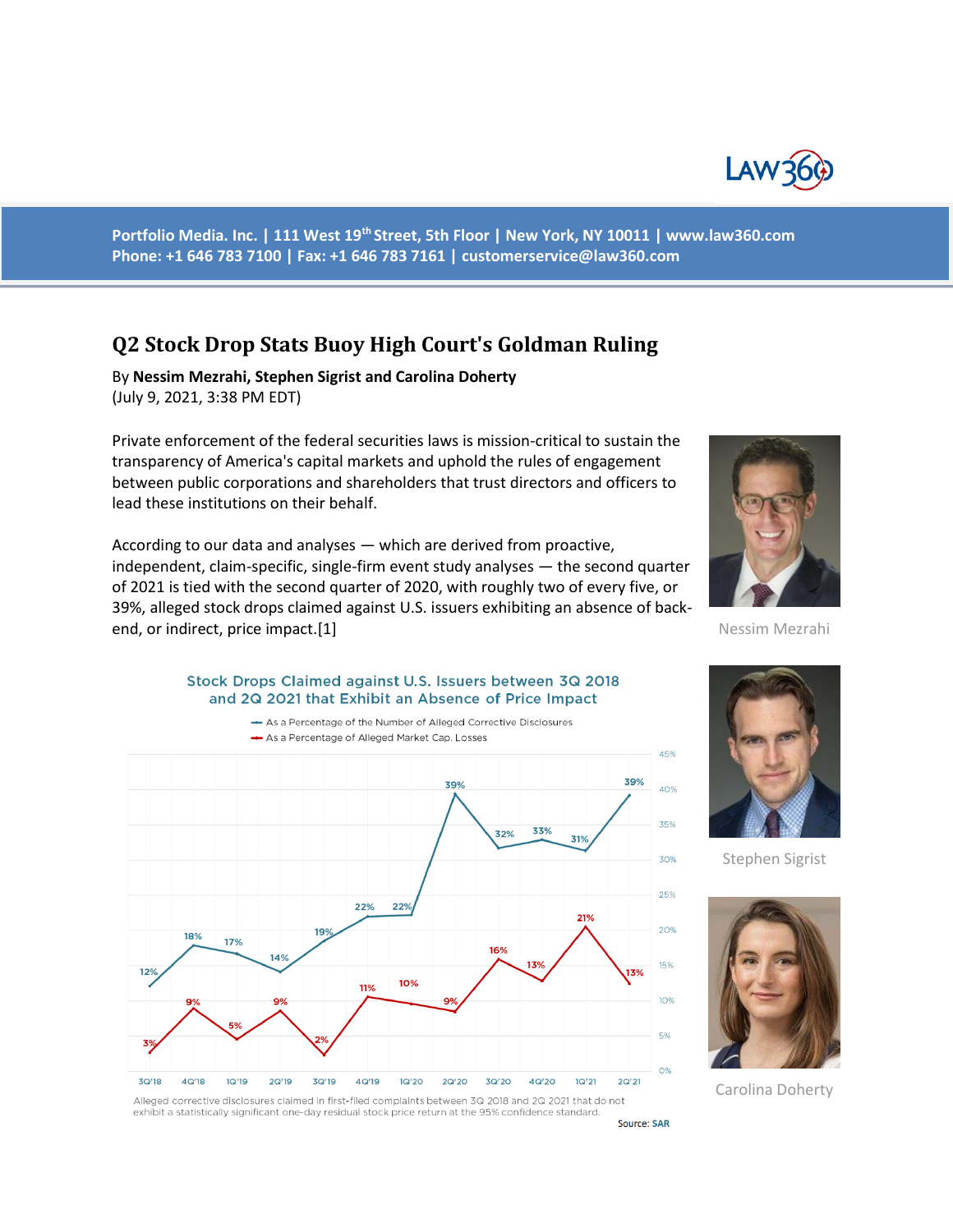The U.S. Supreme Court's recent opinion in Goldman Sachs Group Inc. v. Arkansas Teacher Retirement System supports the fact that an absence of statistical significance on stock drops that correspond to alleged corrective disclosures constitutes valid quantitative price impact evidence that a district court must accept to nullify plaintiffs' presumption of reliance in their attempt to attain a class certification award.

Upon the highly anticipated Goldman decision, securities class action litigators from both the defense and plaintiffs bar have posited in Law360 that the ruling has been a big win for their respective bars according to their legal interpretations of newly commanded class certification orders.

Undoubtedly, both sides will find traces of honey in the Goldman opinion, but the Supreme Court awarded the honeycomb to insurance carriers that have bankrolled the trial bar through seven years of unabated class certification leniency since Halliburton II in 2014, albeit with \$30.1 billion in U.S. federally approved settlements.[2]

The Supreme Court in Goldman came through to support the objective of Halliburton II and equalized the class certification battleground to limit further securities class action indulgence by trigger-happy litigants that prosecute alleged violations of the federal securities laws under Sections 10(b) and 20(a) of the Securities Exchange Act and U.S. Securities and Exchange Commission Rule 10b-5 promulgated thereunder.

Justice Amy Coney Barrett delivered clear instructions to the securities class action bar: "In assessing price impact at class certification, courts 'should be open to all probative evidence on that question qualitative as well quantitative — aided by a good dose of common sense.'"[3]

Based on our data and analyses, five Exchange Act Rule 10b-5 claims filed against U.S. issuers during the second quarter of 2021 exhibit a complete absence of back-end price impact; this means that not a single alleged stock drop exhibited a statistically significant one-day return at the 95% confidence standard after controlling for the effects of the general equity markets and industry-specific factors.[4]

Since the third quarter of 2018, investors have filed 49 securities class actions against U.S. issuers that allege violations of Rule 10b-5 that do not allege single stock drop that surpasses Halliburton II's statistical thresholds of price impact.[5]

Five of the 49 suits have not survived the motion to dismiss and three have settled, leaving 41 open Exchange Act Rule 10b-5 claims since June 2018 that do not warrant class certification according to the Goldman opinion.[6]

The Supreme Court decision in Goldman has effectively suppressed the trial bar's ability to monetize on burdensome and expensive shareholder battles caused by a lack of clarity on the district court's acceptability of price impact evidence during class certification proceedings.

By affirming the independent recommendation of the U.S. Department of Justice and the SEC to remand the Goldman case back to the U.S. Court of Appeals for the Second Circuit for further examination of price impact evidence, the Supreme Court has instituted a data-driven control that limits the proliferation of meritless securities class action litigation.[7][8]

Without data-driven evidentiary controls of front and back-end price impact, an unwarranted class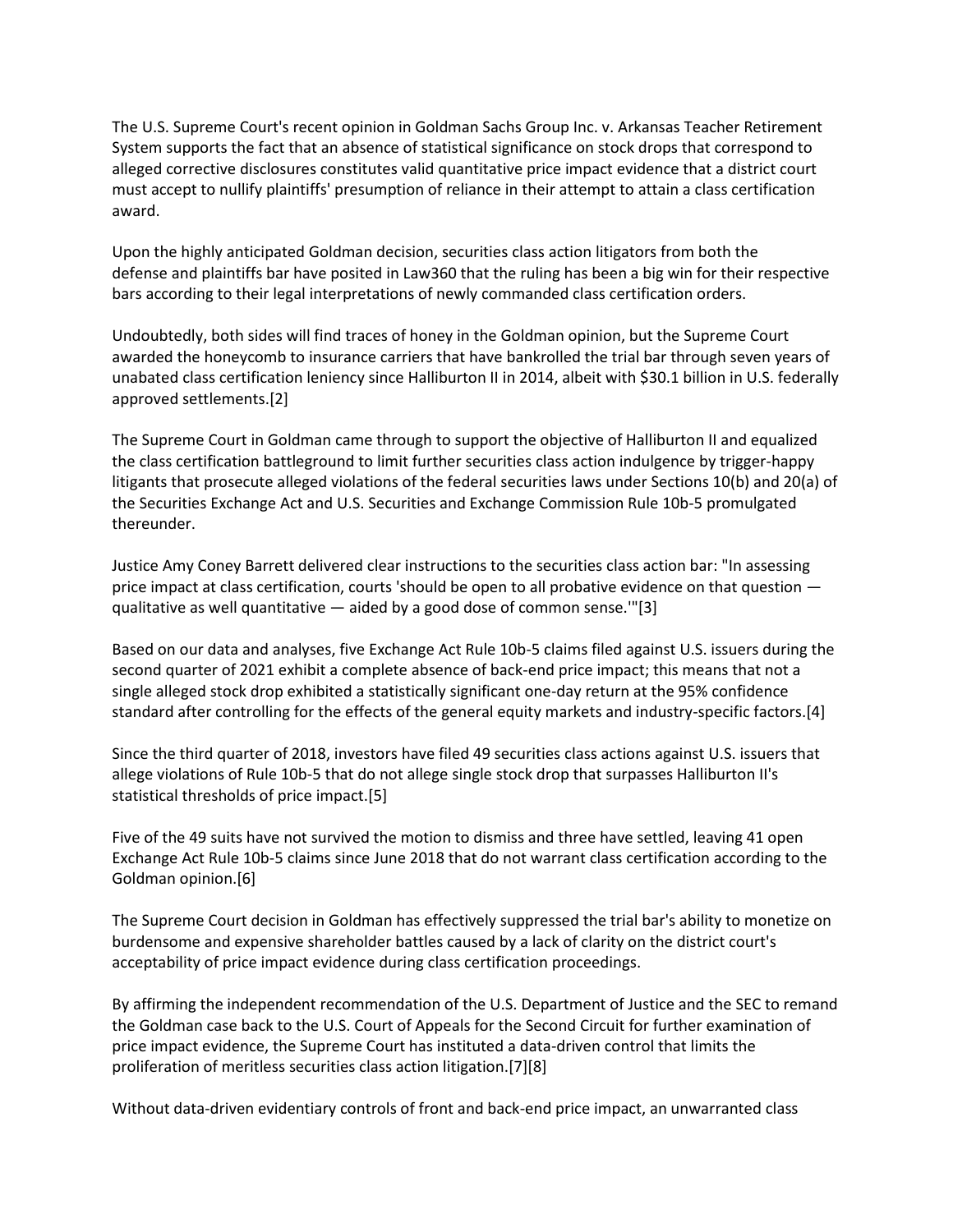certification award can create a litigation gravy train at the expense of insurers that protect America's public corporations and the directors and officers that lead them.

According to Bloomberg columnist Chris Bryant:

There will always be tension between shareholders' important right to seek legal redress and ensuring companies don't spend all their time in court. Soaring D&O premiums indicate that balance is increasingly out of kilter. Only the lawyers can be content.[9]

In today's uber litigious business environment, anomalous external events that affect a corporation's day-to-day operations are sparking seemingly meritless securities class actions that may not warrant class certification.

According to global insurer Zurich, "directors and officers who serve on a company's board of directors are chosen to lead the organizations and drive the strategies to help businesses thrive. Some of their decisions could also leave these individuals vulnerable to lawsuits made against them."[10]

Fortunately for them and their organizations, event-driven securities class actions can be dismissed with prejudice with well-crafted risk disclosures that enforce the safe harbor provisions afforded by the Private Securities Litigation Reform Act.

For example, in the data breach securities class action filed against Marriott International Inc. in 2019, U.S. Circuit Judge Paul W. Grimm of the U.S. District Court for the District of Maryland granted dismissal of the defendant's motion to dismiss with prejudice in a memorandum opinion that details the plaintiffs' Rule 10b-5 claim deficiencies.[11]

According to Kevin LaCroix of the D&O Diary, "[i]f nothing else, the opinions demonstrated that plaintiffs seeking to assert D&O claims based on cybersecurity incidents face an uphill battle."[12]

Unfortunately, directors and officers of public corporations may still be targeted by securities class action lawyers through the price inflation maintenance theory of securities fraud — which has been acknowledged by the Supreme Court, but not validated.

According to the Goldman opinion: "Although some Courts of Appeals have approved the inflationmaintenance theory, this Court has expressed no view on its validity or its contours. We need not and do not do so in this case."[13]

Investor plaintiffs that initiate a securities class action routinely rely on the theory of stock price inflation maintenance to allege that generalized corporate statements support a deliberate scheme of corporate shenaniganry that caused damages to shareholders when the stock price fell.

Plaintiffs support their securities claim by stating that because the allegedly related and misleading general corporate statements sustained an artificially inflated stock price, investors purchased common stock at a price that would not have been supported had the market known of the company's true ability to generate future cash flows prior to the falter.

The Goldman opinion affirmed that without proof that the stock price reacted when the corresponding and allegedly misleading and generalized statements were made, a class action is not procedurally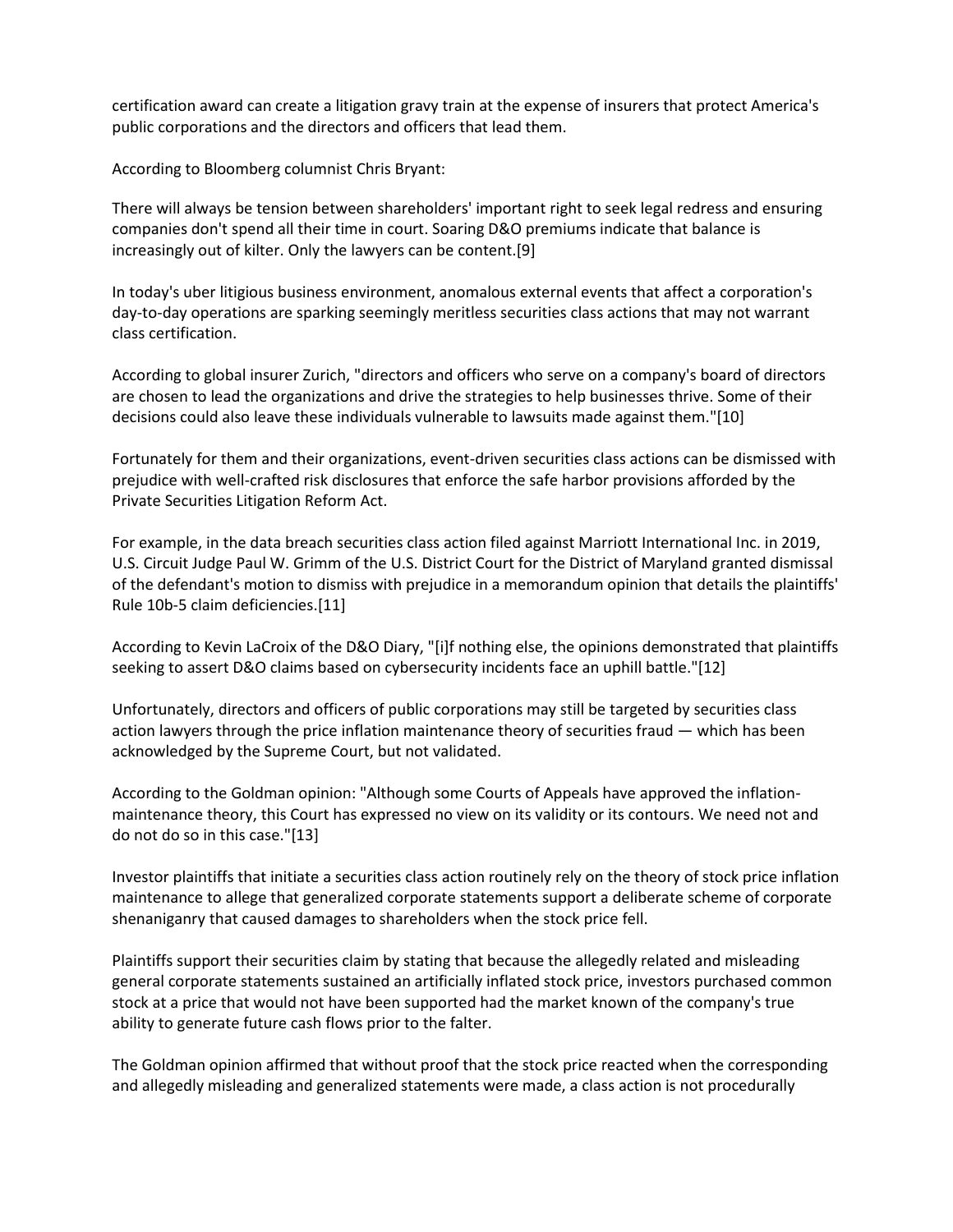appropriate to prosecute allegations of fraud on the market on behalf of allegedly similarly situated investors.

According to the Goldman opinion, "[t]he generic nature of a misrepresentation often will be important evidence of a lack of price impact, particularly in cases proceeding under the inflation-maintenance theory."[14]

Engulfed by rapidly evolving capital markets, an investor may press "buy" on a stock-trading mobile application with real-time alerts that are entirely unrelated to anything particularly specific to perfunctory and bland corporate statements made by the target company.

The federal judiciary will now face the legal conundrum of assessing whether a new breed of investor that purchases stock through a wholesaler that profits from transaction gamification by selling order flow, may be considered similarly situated as a more sophisticated institutional investor that depends on investment managers with fiduciary duties to clients when making investment decisions in the same stock.[15]

The Goldman opinion confirmed that if the allegedly misleading statement is not related to the allegedly rectifying information when stock price fell upon the revelation of truth, there can be no damages on a classwide basis because the presumption of reliance is inapplicable.

According to the Goldman opinion:

But that final inference  $-$  that the back-end price drop equals front-end inflation  $-$  starts to break down when there is a mismatch between the contents of the misrepresentation and the corrective disclosure. That may occur when the earlier misrepresentation is generic (e.g., "we have faith in our business model") and the later corrective disclosure is specific (e.g., "our fourth quarter earnings did not meet expectations"). Under those circumstances, it is less likely that the specific disclosure actually corrected the generic misrepresentation, which means that there is less reason to infer front-end price inflation  $-$  that is, price impact  $-$  from the back-end price drop.[16]

The Supreme Court's focus on the effect on stock price to validate whether an alleged false statement caused an allegedly related transactional loss that similarly situated investors may claim as damages when the truth is revealed, supports the thoughts professed by modern philosopher Immanuel Kant in his 1781 book, "The Critique of Pure Reason":

The majority of efficient causes in nature are simultaneous with their effects, and the temporal sequence of the latter is occasioned only by the fact that the cause cannot achieve its entire effect in one instant. But in the instant in which the effect first arises, it is always simultaneous with the causality of its cause, since if the cause had ceased to be an instant before, then the effect would have never arisen. Here one must note that it is the order of time and not its lapse that is taken account of; the relation remains even if no time has elapsed. The time between the causality of the cause and its immediate effect can be vanishing (they can therefore be simultaneous), but the relation of the one to the other still remains determinable.[17]

Price impact is a determinable effect that is evaluated through event study analysis to validate whether at the time when an alleged falsehood was made (front-end), or when it was discovered (back-end), stock price reacted sufficiently in response to the alleged fraud-related information.

Without proof of the effect (a statistically significant change in stock price), the cause (dissemination of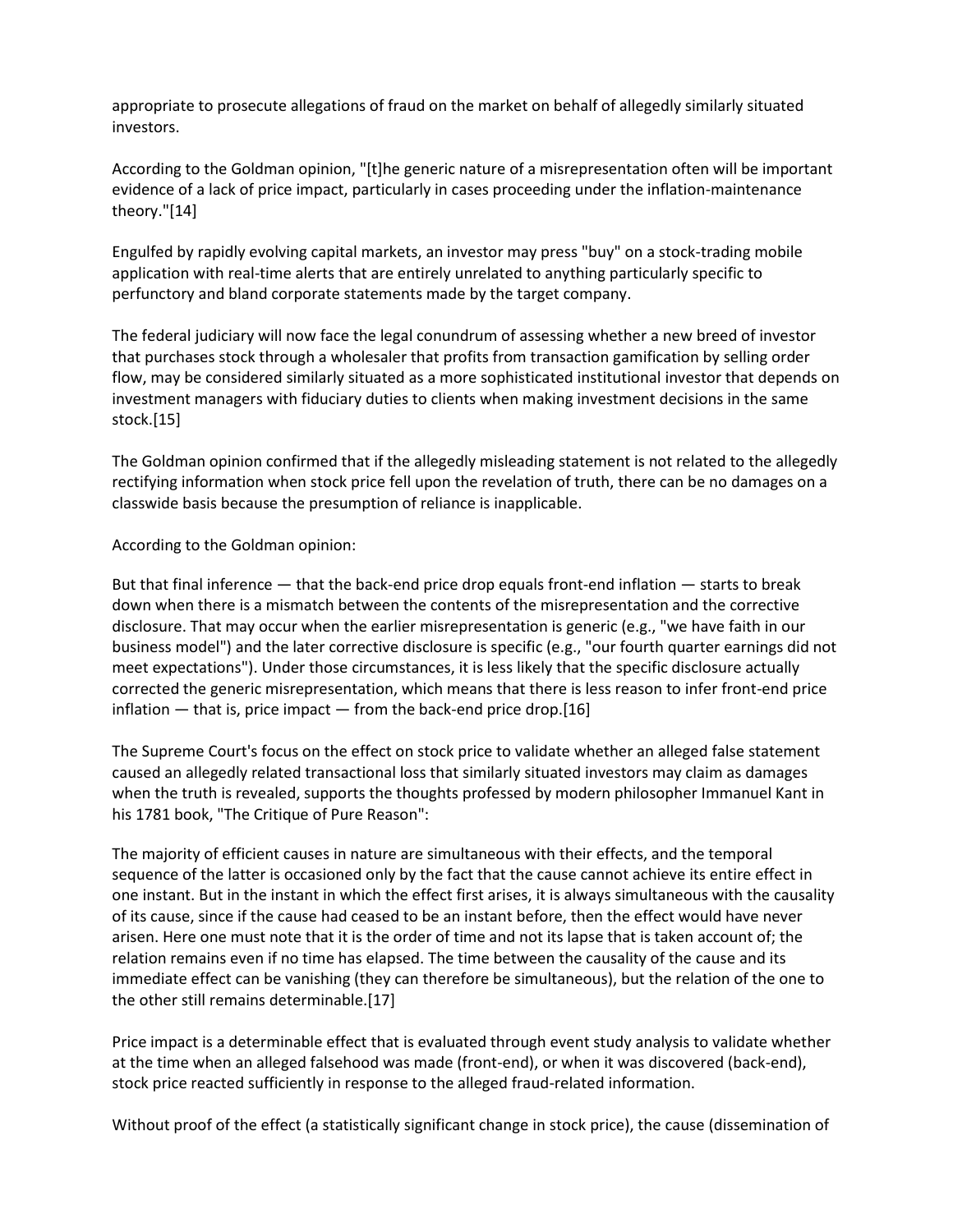an alleged misstatement or a corrective disclosure or the materialization of an undisclosed risk through an external disseminator) would be indiscernible, thereby severing the link of relatedness.

According to the Goldman opinion: "The defendant may then rebut the presumption through '[a]ny showing that severs the link between the alleged misrepresentation and either the price received (or paid) by the plaintiff, or his decision to trade at a fair market price.'"[18]

According to the book "Rule 10b-5 Private Securities-Fraud Litigation," written by Michael J. Kaufman and John M. Wunderlich in 2020, "the price impact presumption is a fundamental precondition to the reliance presumption; without the price impact presumption, the plaintiff cannot invoke the reliance presumption."[19]

Without the reliance presumption, investors' allegations of fraud of the market cannot be prosecuted as a class action on behalf of a group of allegedly similarly situated investors.

In a nutshell, the Supreme Court's Goldman opinion reinforced defendants' price impact shield and acknowledged plaintiffs' maintenance inflation sword, while cementing Halliburton II's class certification defenses to rebut the presumption of reliance from its 1988 Basic Inc.v. Levinson decision, in accordance with its 2013 Comcast Corp. v. Behrend decision, and without running afoul of materiality established in Amgen Inc. v. Connecticut Retirement Plans and Trust Funds in 2013.

The Supreme Court in Goldman has effectively disempowered trial lawyers from coasting through class certification proceedings and empowered America's public corporations with price impact evidence and the common sense of a federal judge to determine whether a private securities fraud claim is worthy of class action status.

*Nessim Mezrahi is co-founder and CEO, Stephen Sigrist is vice president of data science and Carolina Doherty is vice president of business development at SAR LLC.*

*The opinions expressed are those of the author(s) and do not necessarily reflect the views of the firm, its clients, or Portfolio Media Inc., or any of its or their respective affiliates. This article is for general information purposes and is not intended to be and should not be taken as legal advice.*

[1] SAR Securities Class Action (SCA) Rule 10b-5 Exposure Report — 2Q 2021. https://bit.ly/SAR\_2Q\_2021\_Exposure\_Report.

[2] ISS Securities Class Action Services. Figure of \$30.1 billion as sourced by ISS SCAS includes all U.S. Federal securities class action settlements between July 1, 2014, and June 30, 2021, and excludes announced settlements with a future hearing or settlement date after July 1, 2021, SEC disgorgements, and antitrust settlements.

[3] Opinion of the Court, Goldman Sachs Group Inc. v. Arkansas Teacher Retirement System, No. 20-222 (2021), internal citations to In re Allstate Corp. Securities Litigation (2020), and Langevoort, Judgement Day for Fraud-on-the-Market: Reflection on Amgen and the Second Coming of Halliburton, 57 Ariz. L. Rev. 37, 56 (2015); omitted.

[4] SAR Securities Class Action (SCA) Rule 10b-5 Exposure Report — 2Q 2021.